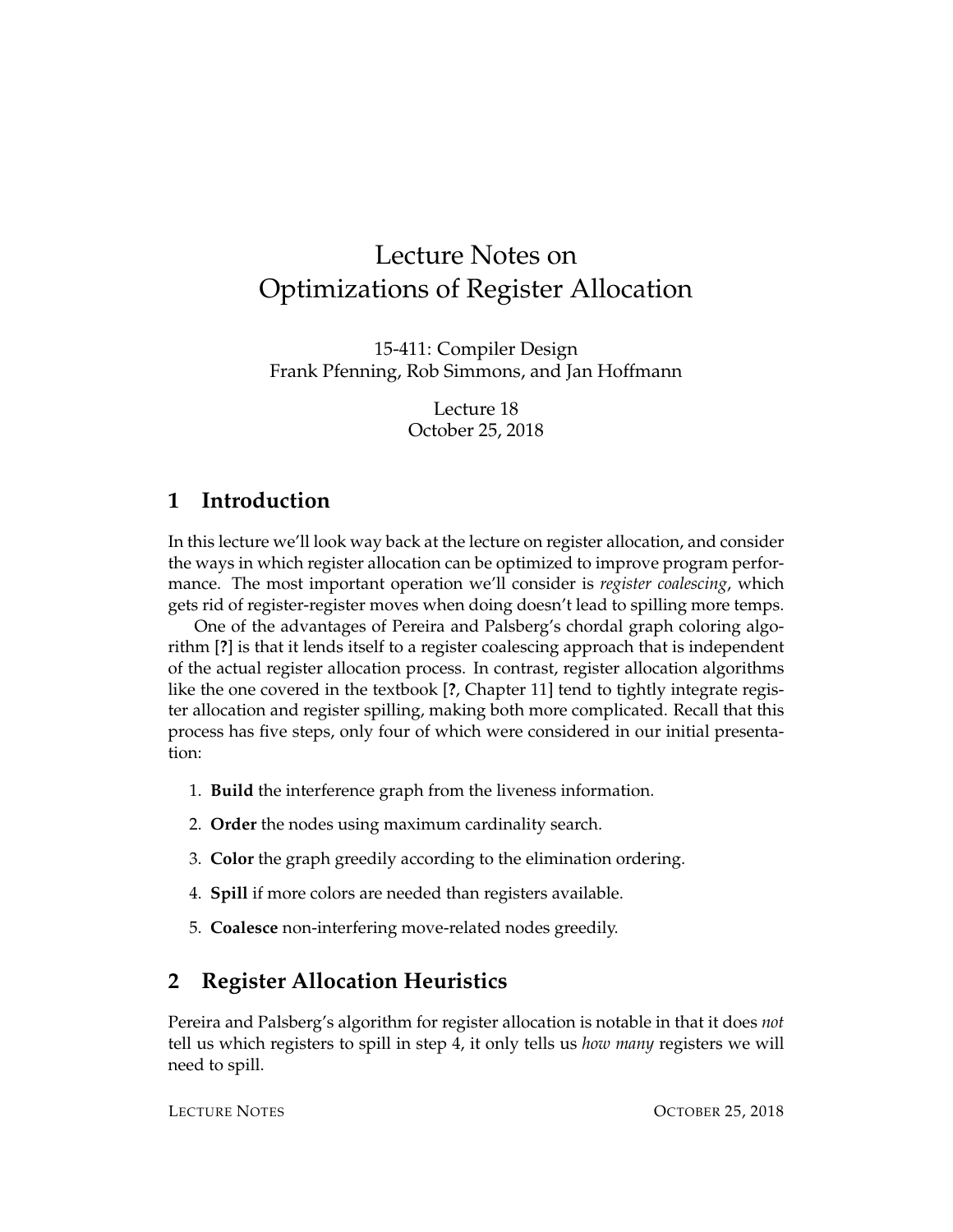Pereira and Palsberg suggest two heuristics for deciding which colors should be spilled and which colors should be mapped to registers: (i) spill the least-used color, and (ii) spill the highest color assigned by the greedy algorithm. The idea behind (i) is that colors that are used for fewer nodes will result in the spilling of fewer temps. Strategy (ii) is easier to implement and slightly more efficient. The idea is that (ii) is an approximation of (i). To understand why, recall how greedy graph coloring works: We successful select uncolored nodes and color them with the *lowest color* that is not used by its neighbors. As a result, there is a tendency to use lower colors more often.

For programs with loops and nested loops, it may also be significant *where* in the programs the variables or certain colors are used: keeping variables used frequently in inner loops in registers may be crucial for certain programs. To take this into account when using strategy (i), you can for instance introduce a weight for each node/temp that depends on the nesting depth of the loops in which the respective temp is used.

It can also be advantageous to add heuristics to step 2 of Pereira and Palsberg's algorithm, maximum cardinality search. This is important if you decide to implement strategy (ii) since nodes that are picked earlier tend to have lower colors. In practice, this algorithm encounters many "ties" where multiple different nodes could be chosen as the next node. If the algorithm prefers to break ties by selecting more frequently used temps (or temps used inside of more nested loops), then those temps will be considered earlier by the greedy graph coloring algorithm and potentially assigned lower-numbered colors.

### **3 Register Coalescing**

The most important optimization related to register allocation is eliminating registerto-register moves with *register coalescing*. Algorithms for register coalescing are usually tightly integrated with register allocation. In contrast, Pereira and Palsberg describe a relatively straightforward method that is performed entirely after graph coloring called *greedy coalescing*.

Greedy coalescing is based on two simple observations:

- 1. If we have a move  $u \leftarrow u$ , it won't change the meaning of the program if we delete it.
- 2. If two temps do not have an interference edge between them, then the two *different* temps could both be renamed to be the *same* temp without changing the meaning of the program. (This is simply what it means for two temps to not interfere!)

Therefore, if t and s do not interfere, then we can *always* eliminate the move  $t \leftarrow s$  by creating a new temp u, replacing both t and s with u everywhere in the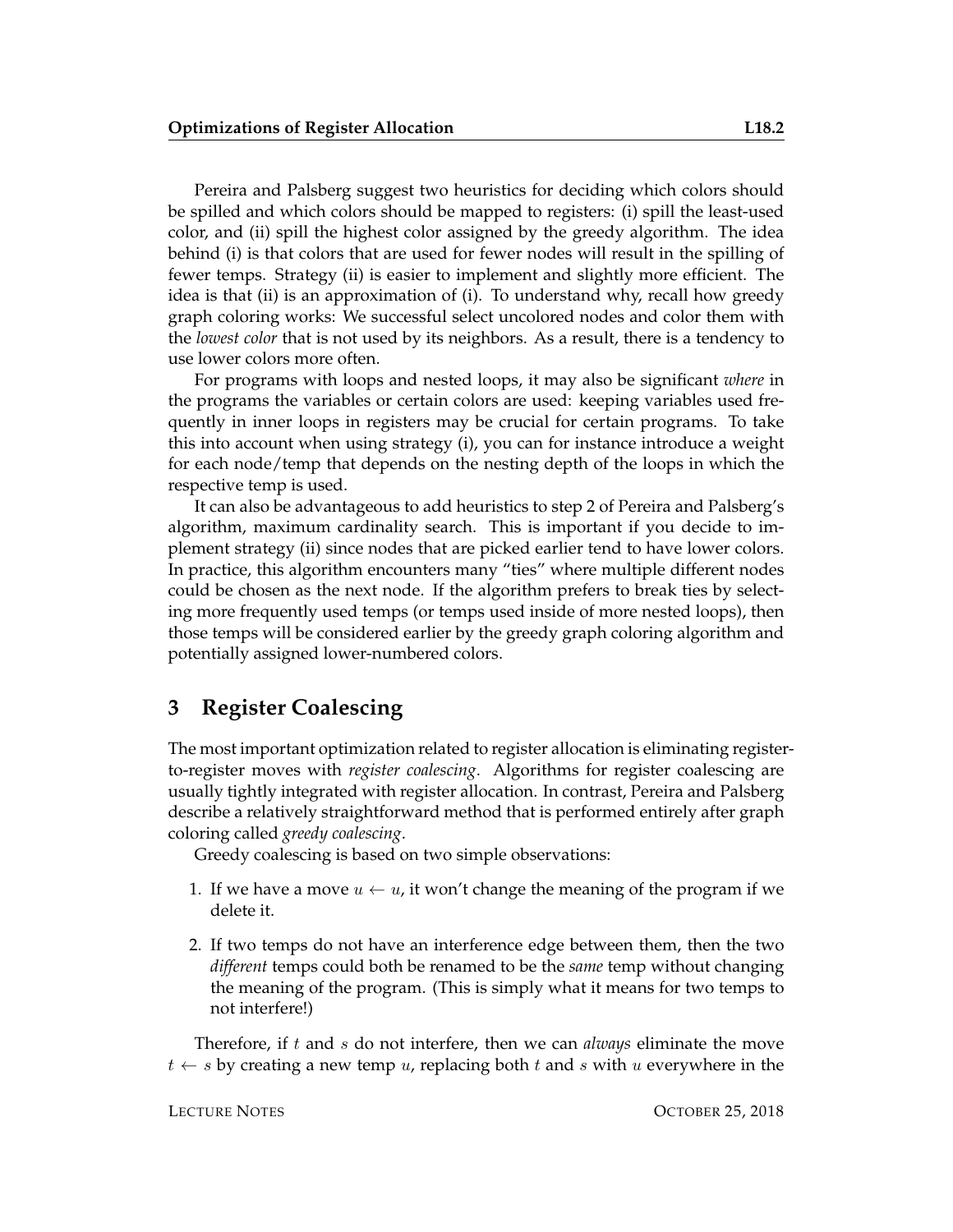program, and eliminating the move.

We wouldn't want to do this *before* graph coloring, because it tends to make a chordal graph non-chordal and it also tends to increase the number of colors needed to color the graph. But with a little bit of care, we can coalesce registers  $t$ and s for some moves t ← s *after* we have colored the interference graph but *before* we have rewritten the program to replace temps with registers. The algorithm is as follows:

- 1. Consider each move between variables  $t \leftarrow s$  occurring in the program in turn.
- 2. If there is an edge between  $t$  and  $s$ , that is, they interfere, they cannot be coalesced.
- 3. Otherwise, if there is a color  $c \leq c_{\text{max}}$  which is not used in the neighborhoods of t and s, i.e.,  $c \notin N(t) \cup N(s)$ , then the variables t and s are coalesced into a single new variable  $u$  with color  $c$ :
	- (a) Create a new node u with color c and create edges from u to all vertices in  $N(t) \cup N(s)$ .
	- (b) Remove  $t$  and  $s$  from the graph.
	- (c) Replace  $t$  and  $s$  with  $u$  in the program.

The color  $c_{\text{max}}$  is the maximal color that has been used in the coloring of the original graph. Because of the tested condition, the resulting graph is still  $K$ -colored, where  $K$  is the number of available registers. Of course, we also need to eventually rewrite the program appropriately by replacing both  $t$  and  $s$  with  $u$  everywhere so that the program remains in correspondence with the graph.

The requirement for coalescing  $s$  and  $t$  in the algorithm is that there exists a  $c \notin N(t) \cup N(s)$  with  $c \leq c_{\text{max}}$ . However, you should consider some variations of the requirement. It would be for instance still be beneficial to coalesce if  $c$  is bigger than  $c_{\text{max}}$  in case  $c_{\text{max}}$  is small than the number of available registers. If the graph was K colored before coalescing s and t it will be  $K + 1$  colored afterwords. However, this does not hamper efficiency since we have  $K + 1$  registers. On the other side, if we know already that all colors  $c \notin N(t) \cup N(s)$  correspond to temps that will be spilled then coalescing might not make sense; particularly if  $s$  and  $t$ will be assigned to registers. This situation can arise when using strategy (ii) for spilling the highest colors.

It's important to realize that this is *not* an optimal register coalescing algorithm, in that it won't necessarily remove the maximum number of moves. Optimal register allocation can be done using a reduction to integer linear programming, but this would be too slow.

Let's look at an example, considering the interference graph below, which can be colored with three colors as follows: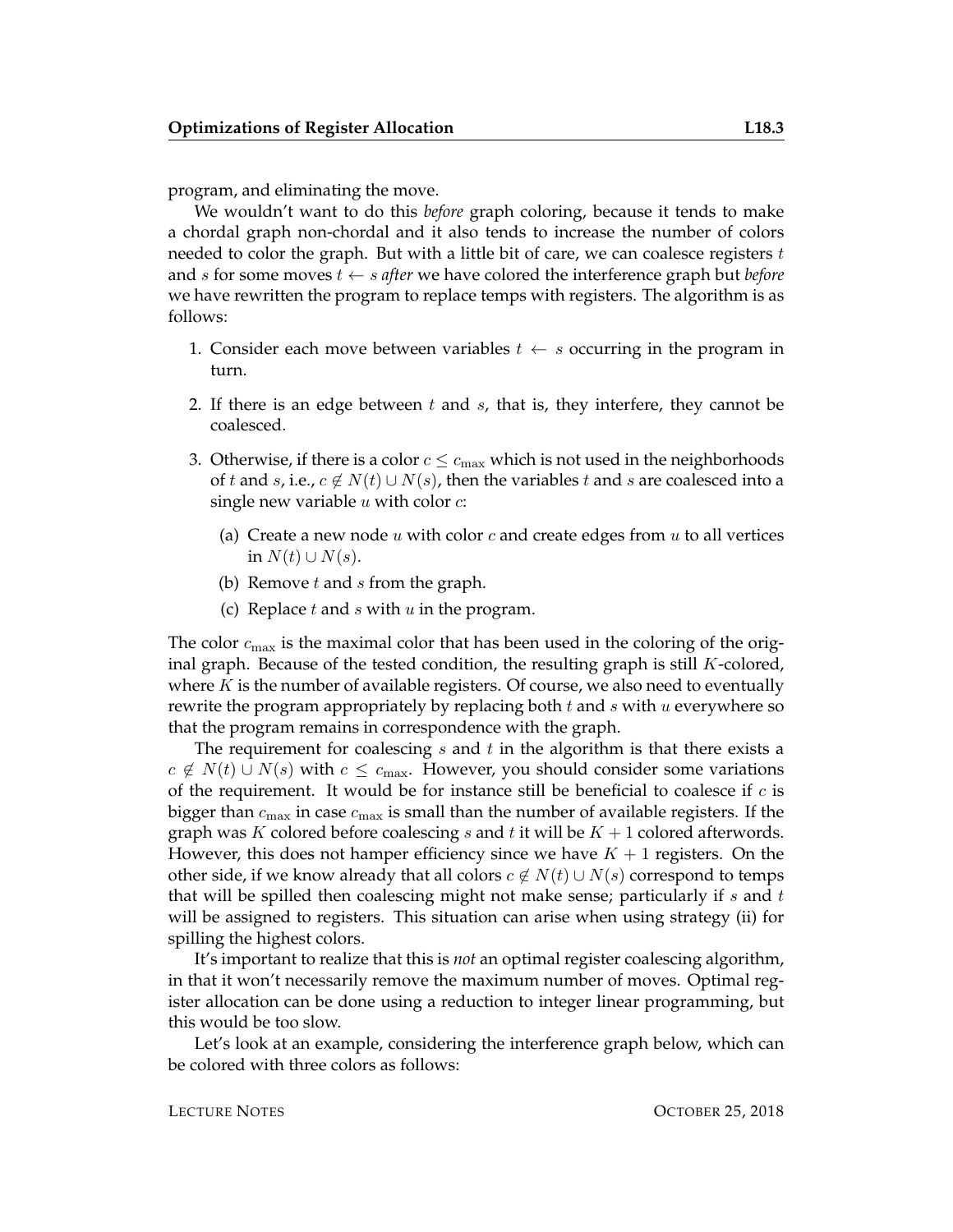

We can always coalesce a move between two registers of the same color. For instance, we can coalesce a move  $x_0 \leftarrow x_3$  by creating a new temp y with the same color (2). We would then want to substitute y for  $x_1$  and  $x_3$  everywhere in the program. This new temp will have all the neighbors that  $x_0$  had  $(x_1, x_2, x_3)$  as well as all the neighbors that  $x_3$  had  $(x_1$  and  $x_2$ ).



Of course, coalescing two temps that are *already* the same color isn't the interesting case. If that's all we wanted to do, we should have just rewritten the program completely and eliminated obviously redundant self-moves from the register associated with  $(2)$  to itself.

As a more interesting example, consider the move  $y \leftarrow x_5$  in our rewritten program. (Before rewriting, this would have been either  $x_0 \leftarrow x_5$  or  $x_3 \leftarrow x_5$ .) We can eliminate that move by replacing both y and  $x_5$  with z everywhere in our program. The register y has neighbors with both the color  $(0)$  and the color  $(1)$ , and  $x_5$  has only neighbors with the color  $(0)$ . We will give z the color  $(2)$ , the lowest color not in the neighborhoods of  $y$  and  $x_5$ .



To demonstrate a bit about why doing *optimal* register coalescing is not straightforward, consider what would happen if the original program contained the move  $x_3 \leftarrow x_4$ . In our new program, this would have been rewritten to  $z \leftarrow x_4$ , and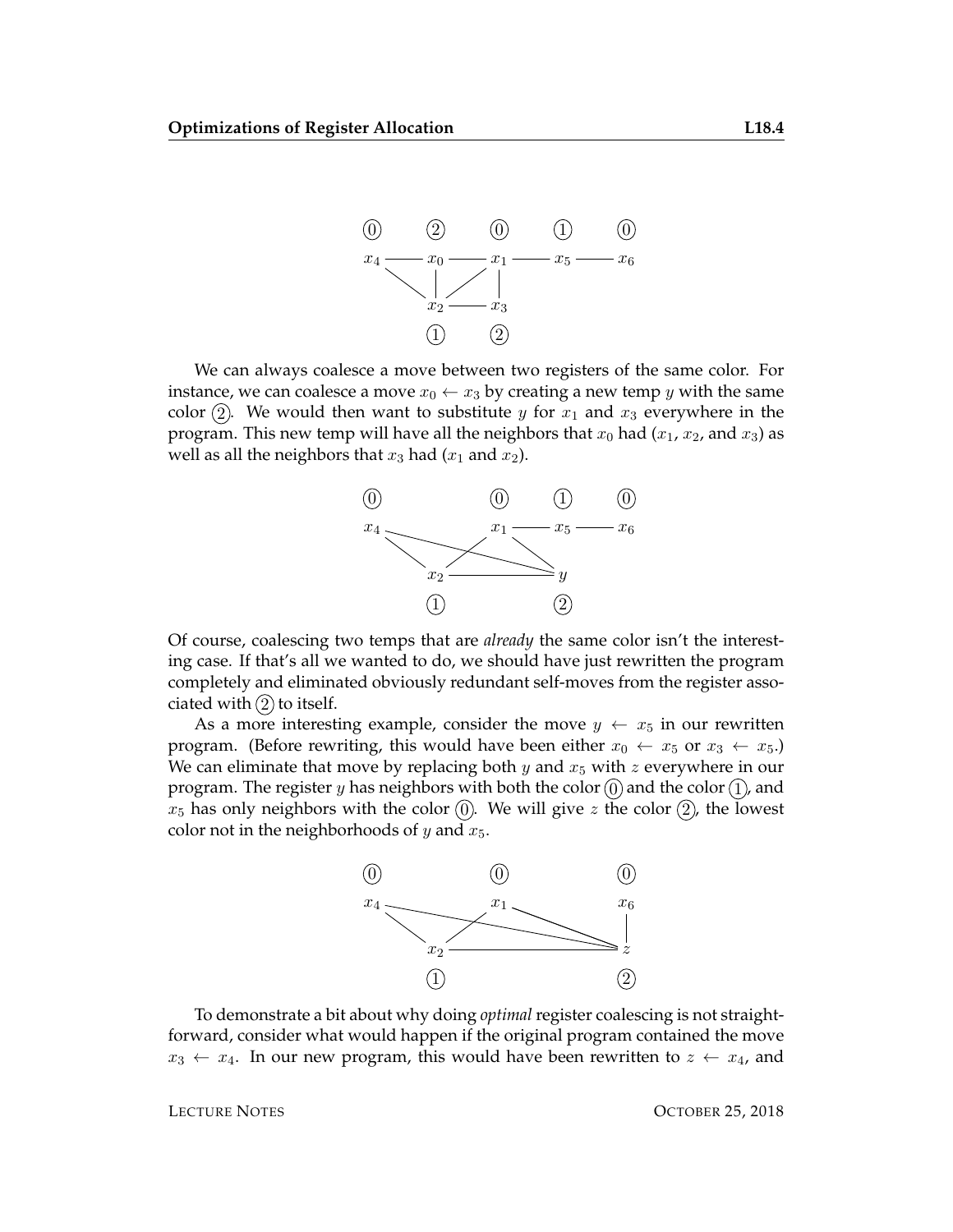because there is an interference edge between z and  $x_4$ , this move cannot be eliminated.

In the original graph, however, we could have eliminated the move  $x_3 \leftarrow x_4$  by coalescing  $x_3$  and  $x_4$  into a new temp w. However, because  $x_4$  in the original graph has neighbors colored  $(1)$  and  $(2)$ , and because  $x_3$  in the original graph has nodes colored  $(0)$  and  $(1)$ , we can only color our new temp w with a color that isn't present in the original graph.



Would we want to perform this step? Almost certainly: even though we're increasing the number of colors needed to color the graph, we have at least 3 callersave registers available, and it's always worthwhile to use those if possible. In the opposite direction, we might wish to *avoid* coalescing registers if one of the temps had a low color that would be assigned to a temp and the other had a high color that would be assigned to a stack location.

### **4 Splitting Live Ranges**

Another popular register allocation optimization is *splitting live ranges*. This optimization can be easily integrated in some register allocation algorithms such as *linear scan* but it is not easy to find good heuristics that work for our chordal graph coloring approach.

To split the live range of a temp  $t$  we pick a line in the live range of  $t$  and insert a new move instruction  $t' \leftarrow t$ . We then rename all the occurrences of t that are reached by the new definition to  $t'$ . Of course, this is only sound if the new move instruction is on a path from all definitions of  $t$  that reach the replaced occurrences (where readability is defined as in the reaching definitions analysis). This can for example be ensured by splitting live ranges only at the beginning of a basic block.

In some sense, splitting live ranges is the complementary optimization to register coalescing. The idea of coalescing is to remove move instructions at the cost of making the interference graph more dense. The idea of splitting live ranges is to make the interference graph more sparse at the cost of introducing additional move instructions. The rational is that a move instruction is a low price to pay if we can avoid to spill a temp since spilling could easily introduce a large number of move instructions that involve expansive memory accesses.

How splitting live ranges works is best explained by example. Consider the following code snipped.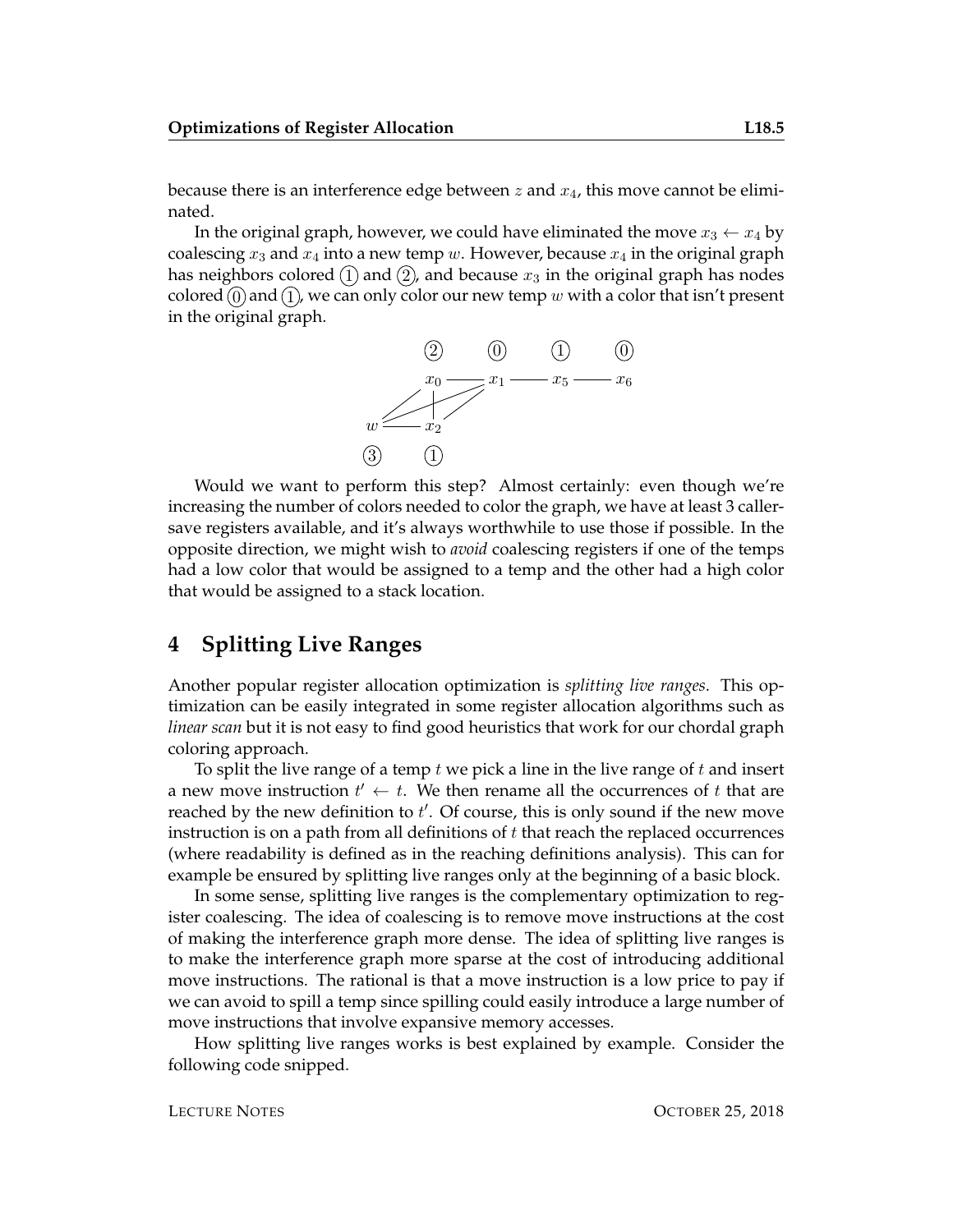live variables

|       | $x \leftarrow y$                       | y, u, v          |
|-------|----------------------------------------|------------------|
|       | $n \leftarrow u + v$                   | x, u, v          |
|       | $i \leftarrow n$                       | x, n             |
| $l_1$ | : if $(i \leq 0)$ then done else $l_2$ | x, i             |
| $l_2$ | $\therefore i \leftarrow i-1$          | x, i             |
|       | $x \leftarrow x * x$                   | x, i             |
|       | goto $l_1$                             | x, i             |
|       | done: $a \leftarrow x + 8128$          | $\boldsymbol{x}$ |
|       | : $b \leftarrow a + a$                 | x, a             |
|       | return $x * b$                         | x, b             |

The code is a bit contrived and it is not important what it computes. The crucial point is that the temp  $x$  is live throughout the whole snipped. As a result, it interferes with almost all other temps in the code: we haven edge in the interference graph between x and  $u, v, n, i, a, b$ . Assume that there are additional constraints so that greedy graph coloring leads to the following coloring.

```
u \mapsto 2v \mapsto 0n \mapsto 3i \mapsto 1a \mapsto 2b \mapsto 3
```
Then x gets assigned color 4 and we assume that this leads to the spilling of  $x$ because we only have 4 registers that we use for the lowest colors. This is suboptimal because it means we will have expensive memory operations inside the loop. So we decide to split the live range of  $x$  right before the loop by inserting a